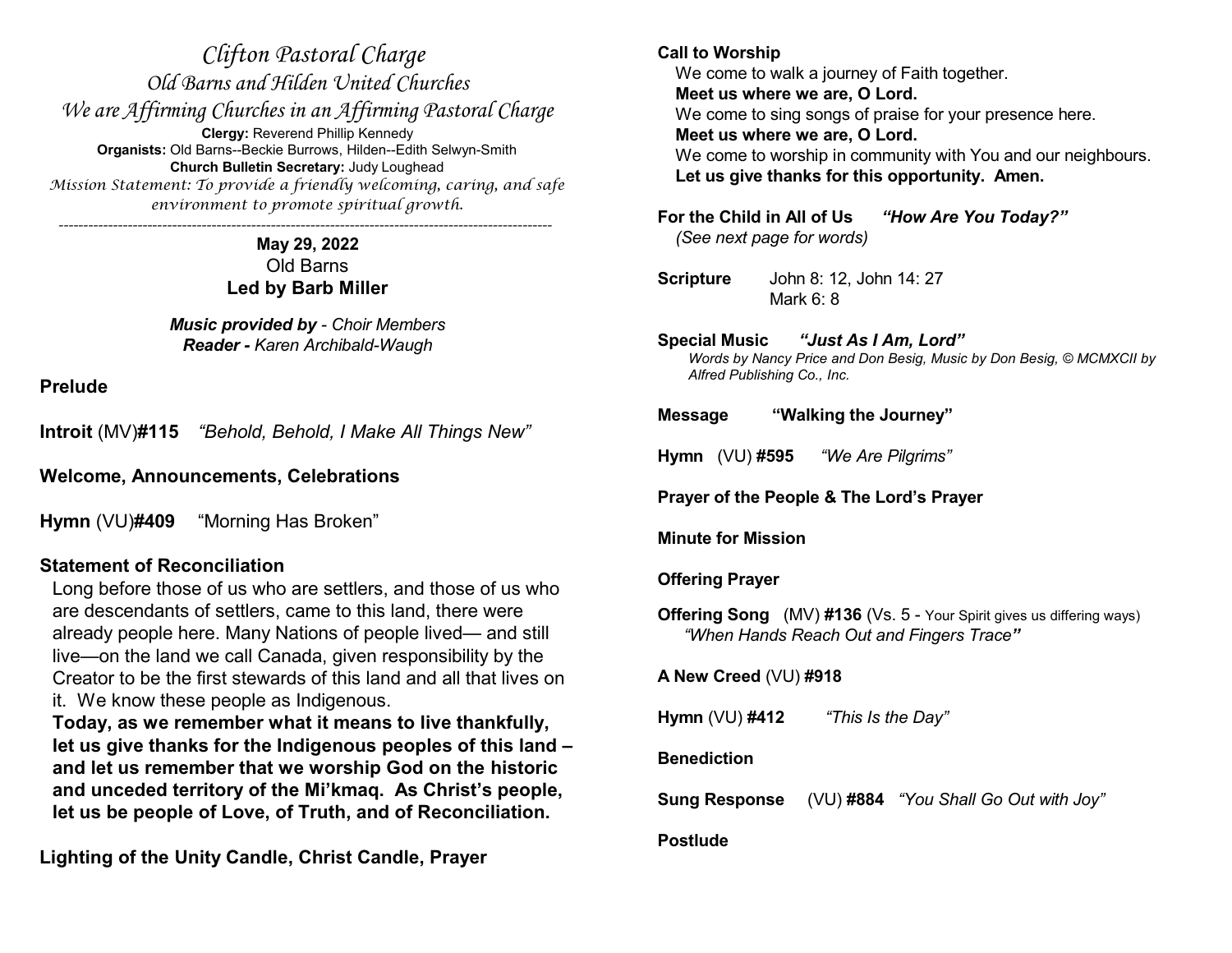#### **For the Child in All of Us**

If you're happy and you know it … clap your hands If you're happy and you know it … clap your hands If you're happy and you know it and you really want to show it... If you're happy and you know it … clap your hands.

If you're grumpy and you know it…stomp your feet If you're grumpy and you know it…stomp your feet If you're grumpy and you know it, then just go ahead and show it…. If you're grumpy and you know it, stomp your feet.

If you're thankful and you know it, say Amen If you're thankful and you know it, say Amen If you're thankful and you know it and you really want to show it... If you're thankful and you know it, say Amen.

If you know that Jesus loves you do all three, Clap, stomp, Amen If you know that Jesus loves you do all three, Clap, stomp, Amen If you know that Jesus loves you, and He really wants to hug you... If you know that Jesus loves you, do all three…Clap, stomp, Amen. Lectionary Readings Next Week- June 5<sup>th</sup> **Scripture: Sermon:**

**Worship Services Schedule -** In-Person Services June 5 - 9:30 a.m. in Old Barns, 11:00 a.m. in Hilden June 12- 9:30 a.m. in Hilden, 11:00 a.m. in Old Barns June 19- 9:30 a.m. in Hilden, 11:00 a.m. in Old Barns

**Bookings for Hilden** - contact Frank Arseneau at 902-897-4080

- **Bookings for Old Barns** contact Reg Henderson at 902-895-0740 or [rlhenderson8@hotmail.com](mailto:rlhenderson8@hotmail.com)
- **Bulletin Announcements** contact Judy at 902-895-7243 or [lougheadjd@gmail.com](mailto:lougheadjd@gmail.com) by Wednesday evening.
- **Charge Website** cliftonpastoralcharge.ca

Church bulletins & video of services are available on the website under the heading "Worship". We now have a Facebook page. Search for Clifton Pastoral Charge. Be sure to select FOLLOW.

- **Clerks of Sessions** if you need to contact the Session with any questions or concerns regarding the Spiritual Life of the church or to request a baptism or wedding, please contact your Clerk of Session: **Old Barns** - Leslie Burrows 902-895-4008 **Hilden** - Elva Haggarty 902-895-4760
- **Minutes for Mission** playlists at [www.youtube.com/unitedchurchofcanada](http://www.youtube.com/unitedchurchofcanada) stories and photos on [www.united-church.ca](http://www.united-church.ca)

**Need a Drive to Church (OB)** - Contact Gordie at 902-895-6833

**Old Barns Treasurer -** regarding church business or etransfer donations contact Bob Francis at oldbarnstreasurer@cliftonpastoralcharge.ca

**Social Committee (OB)** - contact Kathie Chisholm at 902-895-0719

- **The Reverend Phillip Kennedy** can be reached at 902-957-4727 (cell) or by email at [phillip.kennedy@cliftonpastoralcharge.ca](mailto:phillip.kennedy@cliftonpastoralcharge.ca)
- **Visitation** If you, or someone you know, want or need a pastoral care visit, please contact either the Clerk of Session or the minister, Rev. Phillip Kennedy.